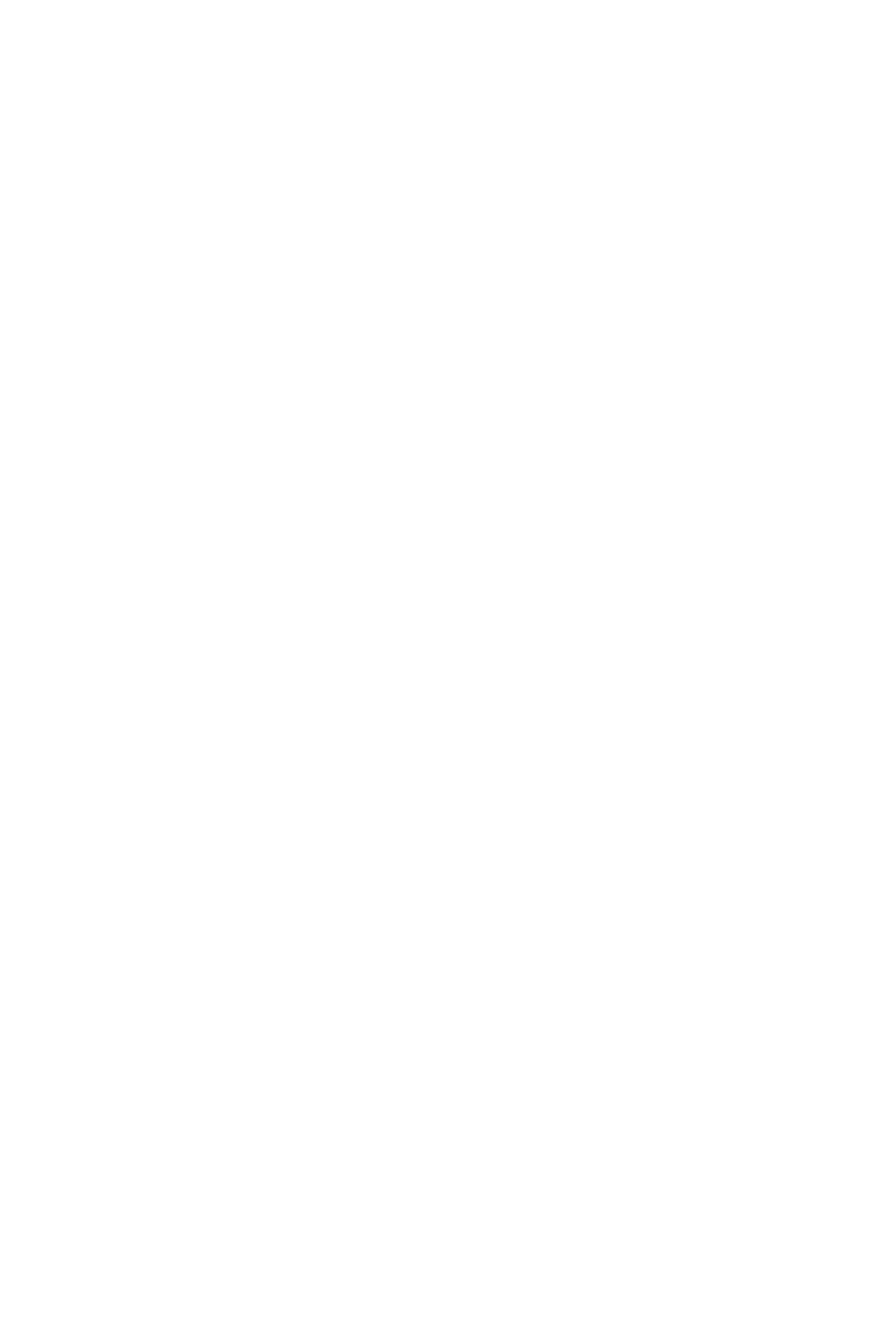

*An International Journal Serving Seed Scientists and Technologists*

Volume 19, Number 1 • 1997



**Published jointly by:** ASSOCIATION OF OFFICIAL SEED ANALYSTS SOCIETY OF COMMERCIAL SEED TECHNOLOGISTS

> **Editor:** Dennis M. TeKrony Department of Agronomy University of Kentucky Lexington, Kentucky 40546-0091 USA

> > **Associate Editors:**

Hunter Andrews, Mississippi State University Joe Burris, Iowa State University Wayne Guerke, Georgia Department of Agriculture Miller McDonald, Jr., Ohio State University Nancy Vivrette, Ransom Seed Laboratory, CA

: 1096-0724 Printed in the USA by Allen Press, Lawrence, KS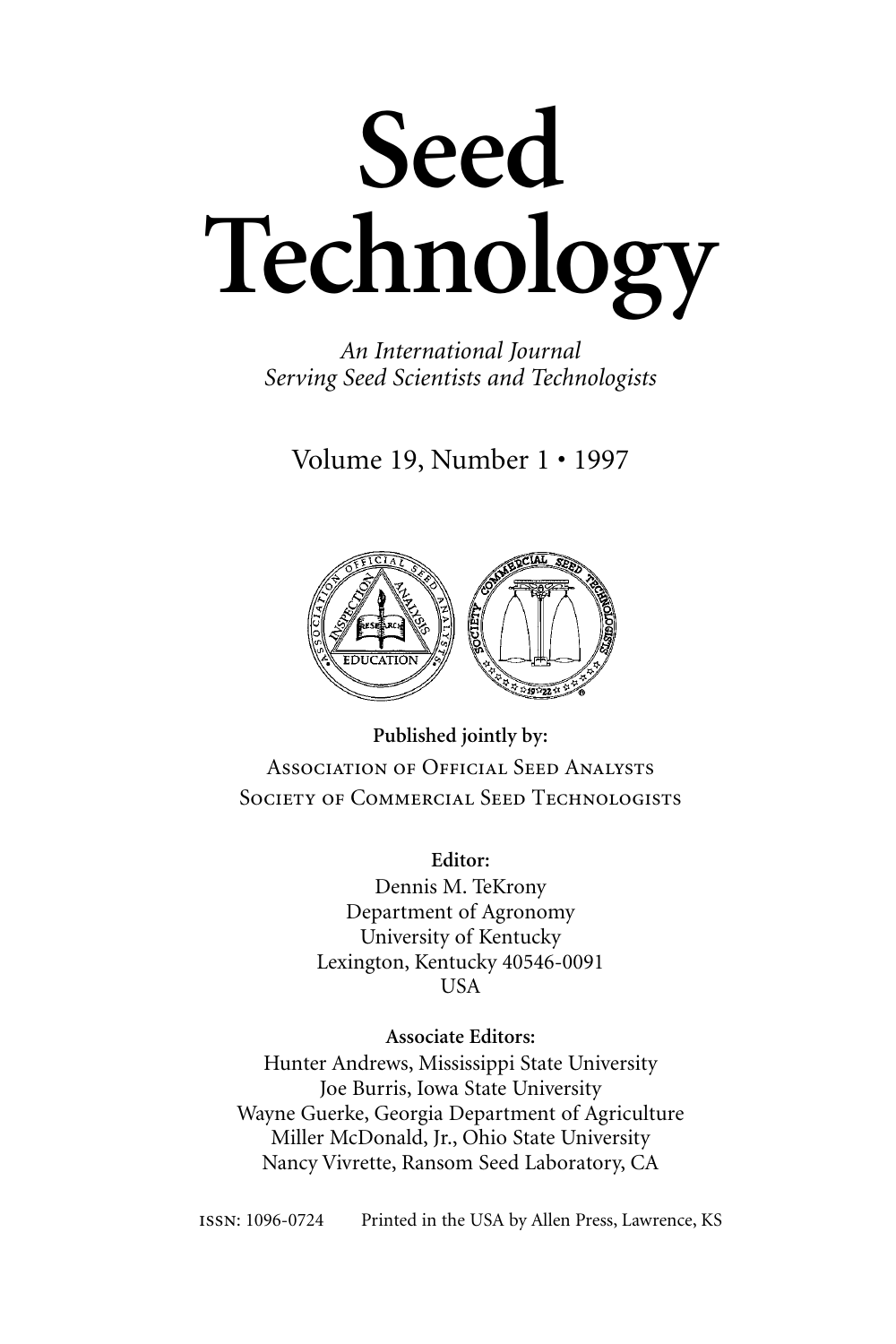## Seed Technology

#### **EDITORIAL REVIEW BOARD -**

Dennis Berkey, Stoneville Pedigreed Seed, MS, USA Terry Booth, USDA-ARS, WY, USA Edgar Caberra, Pioneer HiBred Int., IA, USA Tom Chastain, Oregon State University, USA Lawrence Copeland, Michigan State University, USA J. Curt Delouche, Mississippi State University, USA Mirian T. Souza da Eira, CENARGEN, Brazilia, BR Julio Marcos Filho, University Sao Paublo, Piracicaba, BR Jose Franca Neto, EMBRAPA, Londrina, BR Joane Frank, DeKalb Genetics, IL, USA Tim Gutormson, Midwest Seed Testing, SD, USA Ademir Hening, EMBRAPA, Londrina, BR Norman Hopper, Texas Tech. University, USA James Hunter, Pioneer HiBred Int., IA, USA Francisco C. Krzyzanowski, EMBRAPA, Londrina, BR Denis McGee, Iowa State University, USA Richard Payne, USDA-ARS, MD, USA Silmer Peske, UFPEL-FAEM, Pelotas, BR Jan Spears, North Carolina State University, USA Chip Sundstrum, CA Crop Improvement Assoc., USA Alan Taylor, Cornell University, NY, USA Roberval Vieira, FCAV/UNSEP, Jaboticabal, BR Shirley West, University of Florida, USA Loren Wiesner, USDA-ARS, CO, USA Dale Wilson, Navartis Seeds Inc., USA

**A S** – *Seed Technology* is an international journal containing scientific and technological papers in all areas of seed science and technology. The emphasis is on applied and basic research in seed physiology, pathology and biology that may relate to seed development, maturation, germination, dormancy and deterioration. Studies on seed production, sampling, testing, conditioning, distribution and storage are also included. Short communications from seed analysts and technologists are encouraged and will be published as Seed Tech Notes. These notes include new techniques, standardization of laboratory tests and documentation of anatomical and pathological observations of seed and seedling development. The journal also includes timely review articles in all areas of seed technology that may relate directly to the seed industry.

TYPES OF PAPERS - Original research papers, review articles and Seed Tech Notes are reviewed for publication. Manuscripts should be typed, double spaced and three copies sent to the Editor. After acceptance, a disk copy of the original hard copy is also required. Potential authors should note that there are no page charges, however reprints can be ordered at a minimal fee. The journal is co-sponsored by the two predominant organizations in North America with a direct interest in seed technology; the Association of Official Seed Analysts and the Society of Commercial Seed Technologists.

**S & S** *– Seed Technology* is published one to three times annually, at the price of \$50.00 (North America) and \$60.00 (outside North America including postage. Subscriptions should be sent direct or through a bookseller to: Association of Official Seed Analysts, 201 North 8th Street, Suite 400, P.O. Box 81152, Lincoln, NE 68501-1152, USA. Refer to last pages of this volume for **Instructions to Authors** for manuscript and Seed Tech Note submissions.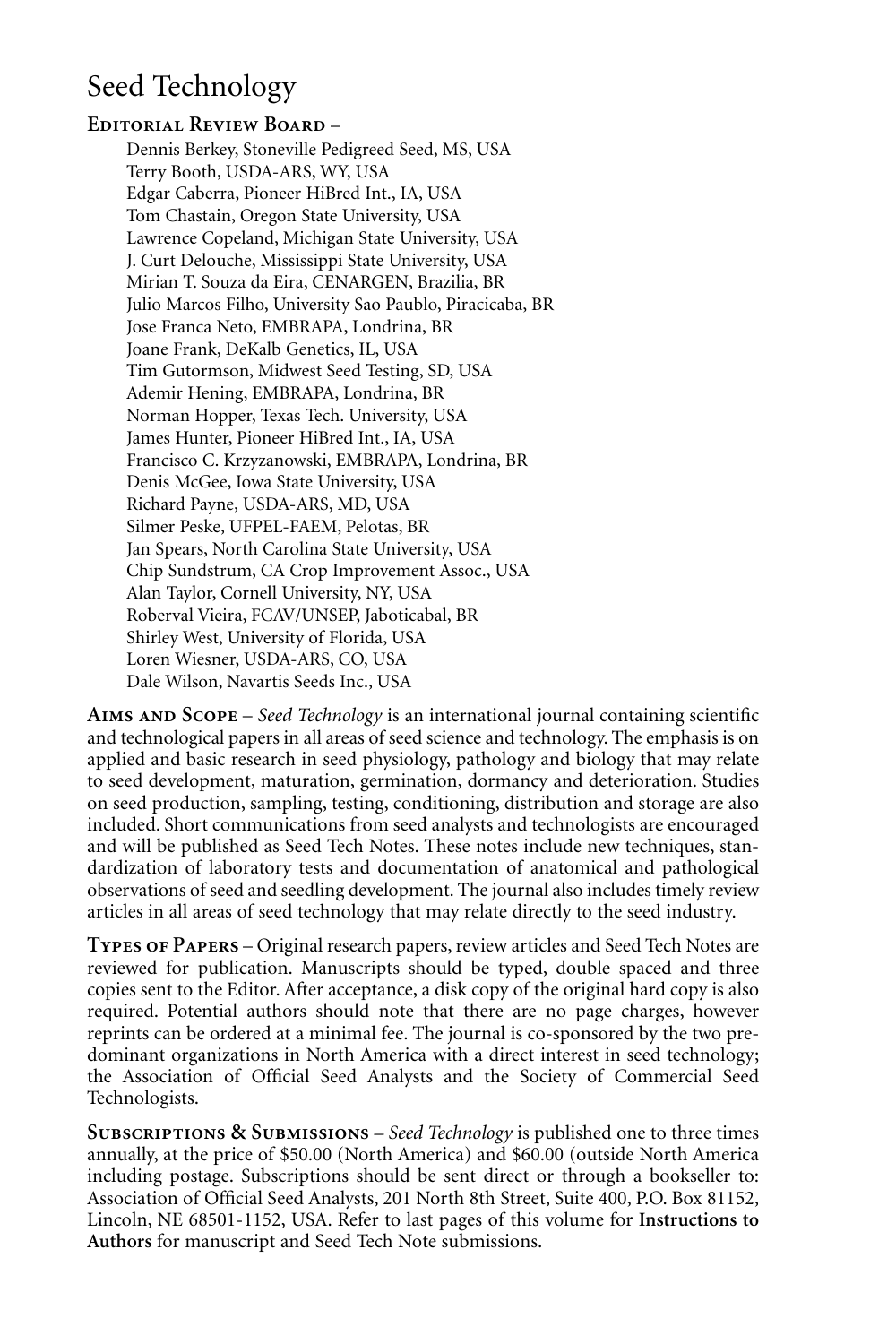## *Welcome*

Seed Technology • Volume 19, Number 1 • 1997

### **EDITORIAL**

I'M PLEASED TO WELCOME YOU to the first volume of the new interna*tional journal,* **Seed Technology.** *This journal provides a medium for the publication of papers from applied and basic seed research in physiology, pathology and biology that may relate to seed development, maturation, germination, dormancy and deterioration. Seed technology studies relating directly to production, conditioning, testing, distribution and storage of seeds are also encouraged. Short communications from seed analysts and technologists will be published as Seed Tech Notes. These notes are not refereed and will include new techniques, standardization of laboratory tests and written or pictorial documentation of anatomical or pathological observations of seed or seedling development. The journal also includes invited review articles in all areas of seed science and technology that may relate directly to seed testing laboratories and the seed industry.*

*Although this is the first volume of* **Seed Technology,** *the numbering (Volume 19) will be a continuation of seed research papers published for many years in the* **Journal of Seed Technology.** *The former ISSN number was 0146-3071, while the new ISSN is 1096-0724. A major change, however, is that* **Seed Technology** *will now have joint sponsorship from both the Association of Official Seed Analysts and the Society of Commercial Seed Technologists, which are the two predominant seed organizations in North America with a direct interest in seed technology. The journal will also initiate a more global emphasis reaching out for papers from the strong seed technology programs in Central and South America as well as North America. Potential authors should note that there are no page charges, however reprints can be ordered at a minimal fee from the publisher.*

*On behalf of the Associate Editors and the Editorial Board I welcome you to* **Seed Technology** *and invite you to contribute papers or notes to future volumes.*

*Dennis TeKrony*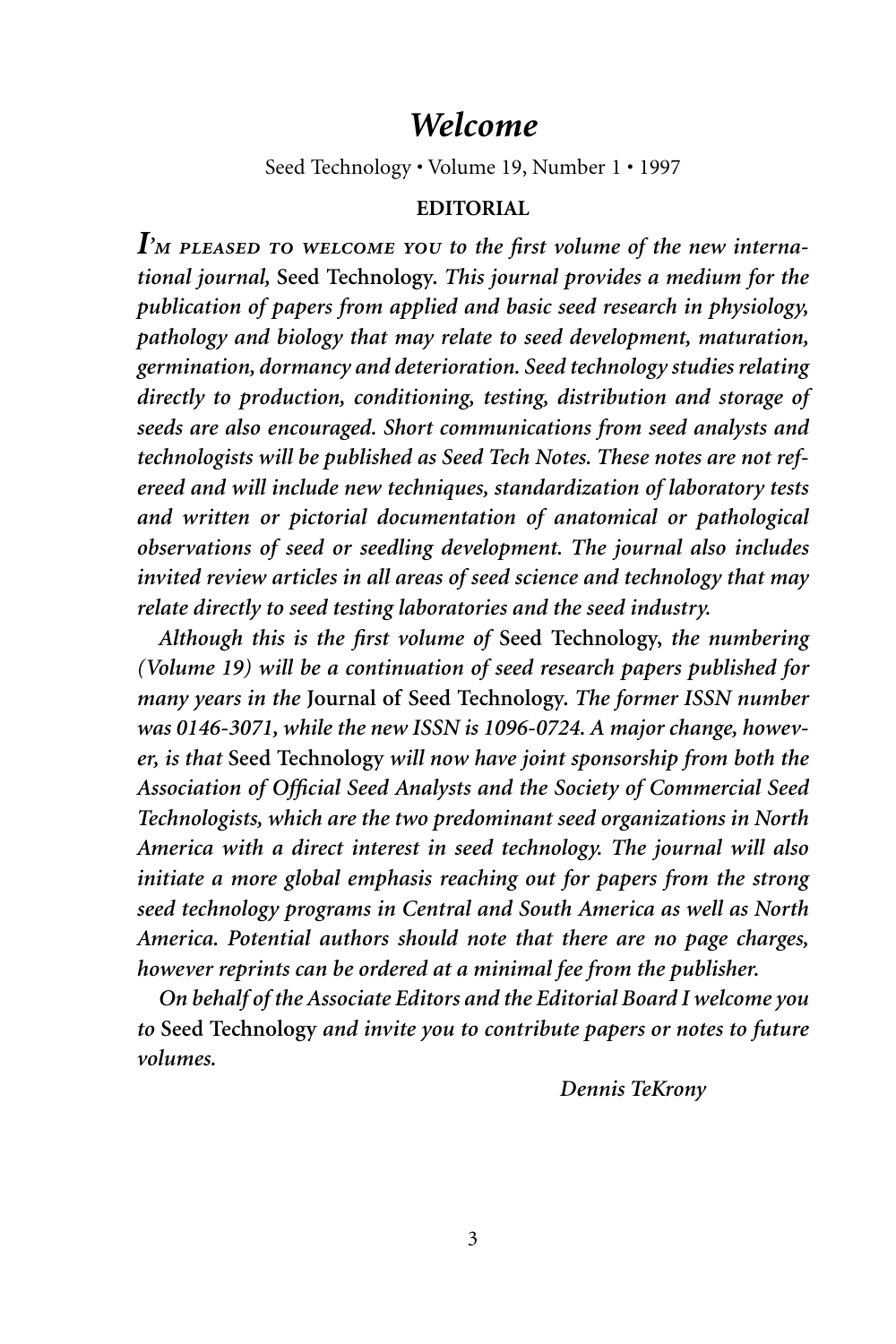## Invited Review Articles for Future Editions of *Seed Technology*

The following authors have agreed to write review articles for the topics listed to appear in future volumes of *Seed Technology.* Any and all ideas on additional review articles are always welcomed by the editor.

| <b>Proposed Title for Review</b>                                                               | Author(s) |
|------------------------------------------------------------------------------------------------|-----------|
| <b>International Seed Training Programs—</b>                                                   |           |
| Seed Health Testing—<br>An Essential Component of Seed Quality Denis McGee                     |           |
| Vigor Testing—<br>An Important Component of Tree Seed Quality Frank Bonner                     |           |
| Seed Storage,<br>Critical to the National Germ Plasm System Eric Roos                          |           |
| Flower Seed Industry—<br>Problems and Opportunities  Nancy Vivrette                            |           |
| Seed Enhancement Implications<br>on the Seed Testing Laboratory Alan Taylor and Ellen Chirco   |           |
| Open Field Burning-<br>Grass Seed Quality in the Northwest  Tom Chastain                       |           |
| Effect of Seed Drying on Corn Seed Quality  Joe Burris                                         |           |
| Seed Herbarium, Beltsville-<br>A National Resource to Seed Analysts Bob Gunn and John Wiersema |           |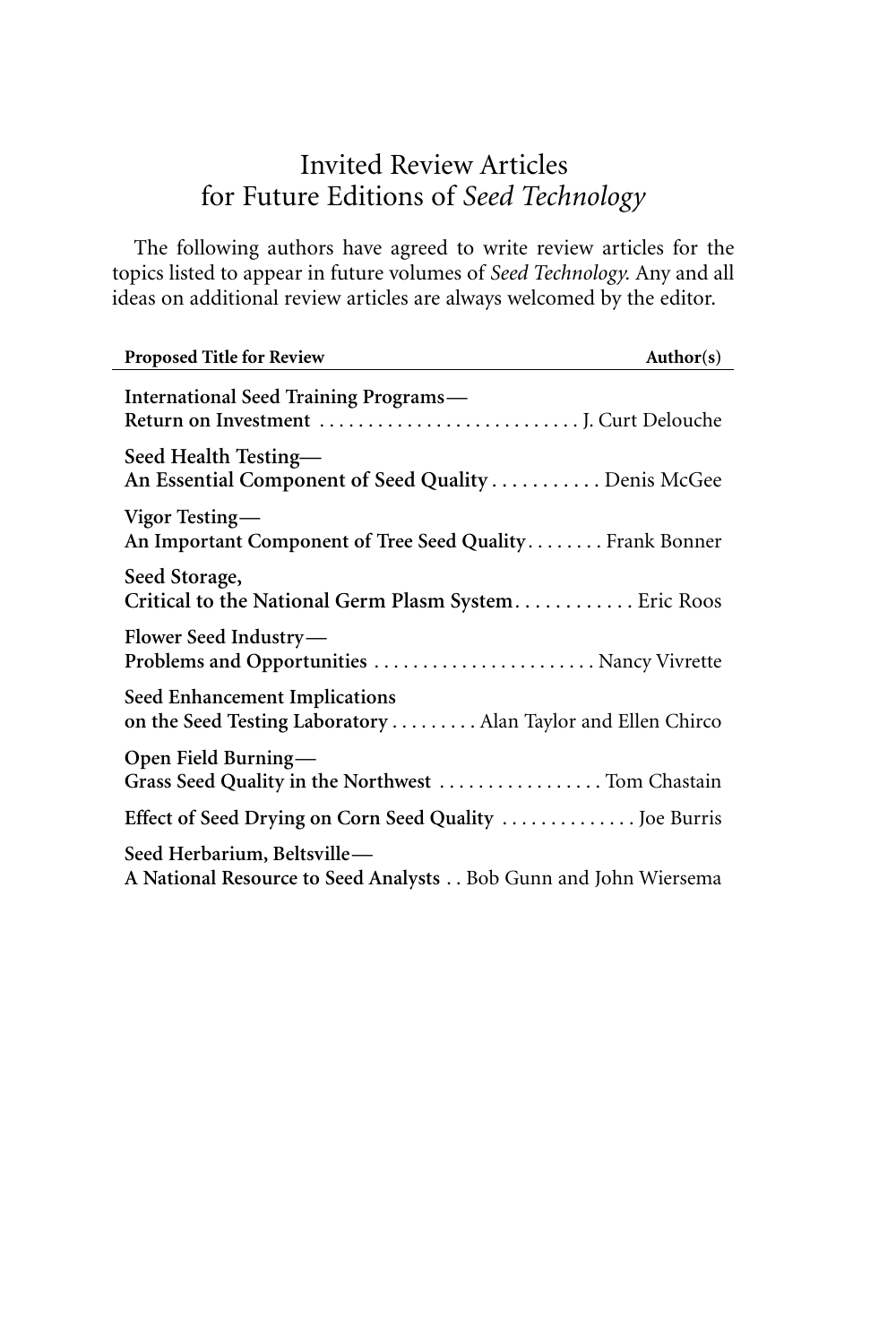## **Instructions to Authors**

*Seed Technology* is an international journal which publishes original papers, review articles and notes in all areas of seed science and technology. This includes information from applied and basic seed research in physiology, pathology and biology, which relates to individuals interested in seed production, sampling, testing, conditioning, distribution and storage. Papers are accepted on the understanding that they have not been published or submitted to any other scientific journal.

Manuscripts must be written in English and should be typed, double spaced with ample margins (at least 4.0 cm on each side) on one side of line-numbered, bond paper (approximately 21 x 28 cm). Four copies of all manuscripts should be sent to the Editor, Dr. Dennis M. TeKrony, Department of Agronomy, University of Kentucky, Lexington, KY, USA, 40546-0091. Three types of submissions will be considered for publication:

- a. Full-length papers. This includes information from applied and basic seed research in physiology, pathology and biology which relates to individuals interested in seed production, sampling, testing, conditioning, distribution and storage. Papers are accepted with the understanding that they have not been published or submitted to any other scientific journal.
- b. *Seed Technology Notes* are appropriate for the reporting of seed laboratory or seed production research which might not justify a full paper, but provide important information of potential practical importance. This may include new techniques or developments, standardization of old techniques or anatomical, pathological or other documentation of seed or seedling development. The requirements for such notes are described below.
- c. Review articles are welcomed by special arrangement with the Editorial Board. The content of reviews should have a strong technical and/or scientific base and may include papers presented at symposia sponsored by the Association of Official Seed Analysts or Society of Commercial Seed Technologists at annual meetings.

#### **INSTRUCTIONS FOR FULL LENGTH PAPERS**

Manuscripts should be arranged in the following order: Title (no separate title page), Author(s), Abstract, Text, Acknowledgments, References, Tables, Captions for Figures (separate page) and Figures. The title should be concise (10 to 12 words) but informative, containing key words which describe the subject matter for use in abstracting systems. The name of the author(s) should be placed below the title with an asterisk  $(*)$  after the name of the corresponding author. The abstract indicating the scope of the paper should be complete in itself without reference to text or figures and not more than 250 words typed immediately below the title and authors. The text of the manuscript should normally have the subject matter grouped under the following major headings: Introduction, Materials and Methods, Results, Discussion, Acknowledgments (optional) and References. Main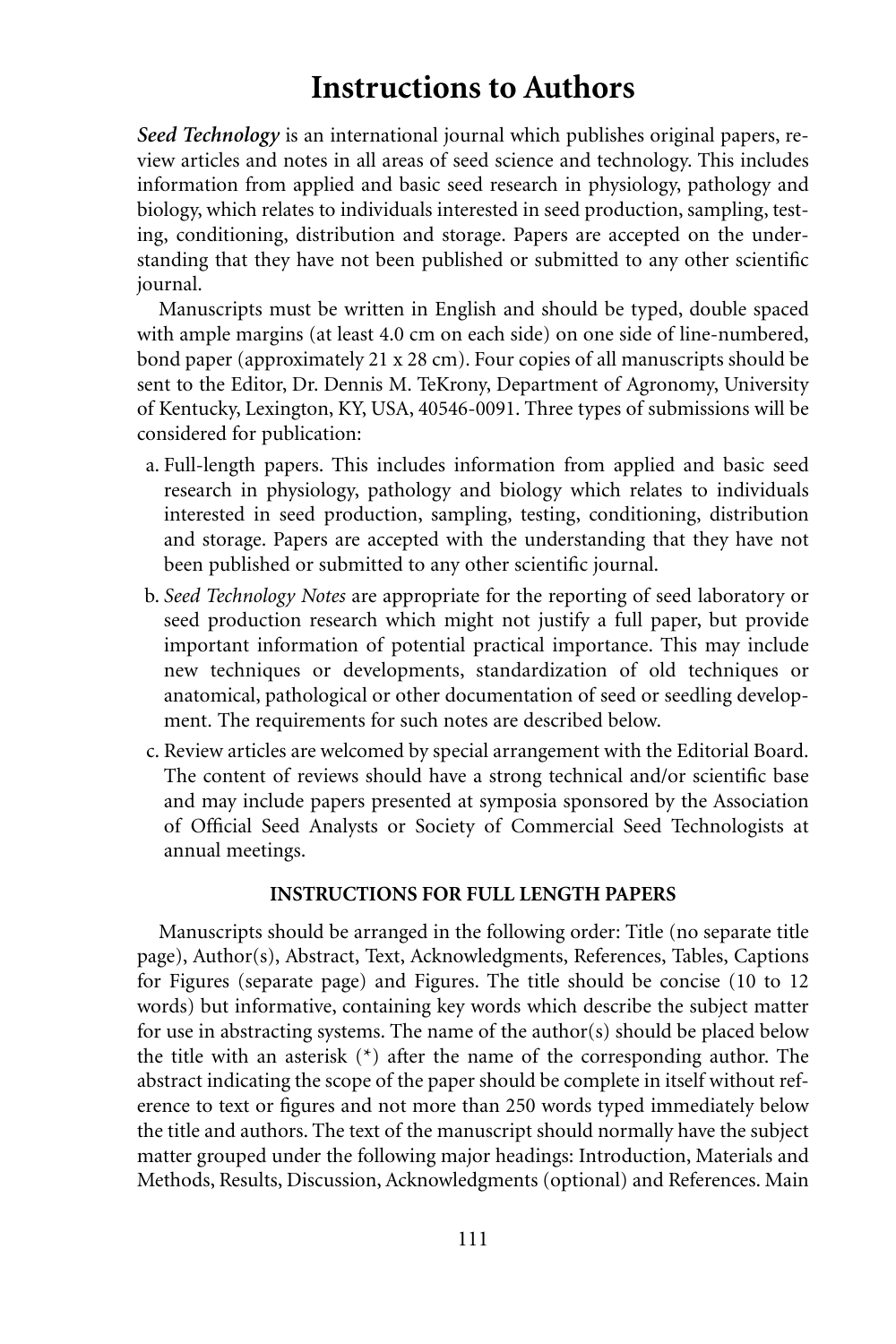headings are centered on each page and capitalized in bold type. Secondary headings begin at the left margin (do not indent) with the first letter capitalized and the entire heading in bold print.

**Author-paper documentation.** Author-paper documentation is a single paragraph at the bottom of the first page. The first sentence lists the authors (without professional titles) and their complete addresses. If the author has moved, provide the current address. The second sentence lists institutional sponsors with identification of the article or research project including granting agency acknowledgement, if appropriate. Always end the author-paper documentation with two statements: "\*Corresponding author. Received \_\_\_\_\_\_\_\_\_\_\_\_\_\_\_."

**Style Manual.** *The Style Manual for Biological Journals* prepared by the Committee on Form and Style of the Council of Biology Editors and published by the American Institute of Biological Sciences (AIBS) should be followed for writing papers submitted to *Seed Technology*. *The Publications Handbook and Style Manual* of the American Society of Agronomy can also be used as a guide in manuscript preparation.

**Abbreviations.**Use standard abbreviations (e.g, Fig., RH, ˚C ) listed in the AIBS Style Manual without definition. Other abbreviations should be defined at first usage and may be used thereafter without further definition. Names of states, provinces and countries should be abbreviated following city names, using appropriate abbreviations of the postal service in that country.

**Units.** Metric units must be used for all measurements and the SI system (System International de Unites) used as far as possible.

**Numbers.** Use arabic numberals for all numbers with two or more digits and for all measurements such as time, weight, or degrees except when the number is the first word in a sentence. Spell out numbers when they are the first word in a sentence or when they are less than 10 and not measurements, except when in a series in which one figure has two or more digits. The percentage sign should be used in conjunction with a number (5 %), but percentage should be written in full when used as a noun (percentage germination). Dates should be given as 2 December, 1938, for example.

**Nomenclature.** Species should be described by their scientific ('Latin') names. At first mention in the main test the full binomial and authority must be given, but subsequently the genus should be abbreviated to its initial letter and the authority omitted. Authorities are not quoted after Latin names in the title or abstract. Crop varieties should be identified by single quotation marks at the first listing only, 'Ranger' alfalfa (*Medicago sativa* L.)

**Tables.** Tables should be numbered consecutively with Arabic numbers and should be reduced to the simplest form. Each table should be typed on a separate page from the main text. Table headings should be brief but complete and selfcontained. Use the following symbols for footnotes, in this order:  $\dagger$ ,  $\dagger$ ,  $\zeta$ ,  $\P$ ,  $\#$ . Asterisks are used only to indicate statistical significance, with \* and \*\* representing significance at the 0.05 and 0.01 probability levels. Do not duplicate table information in figures.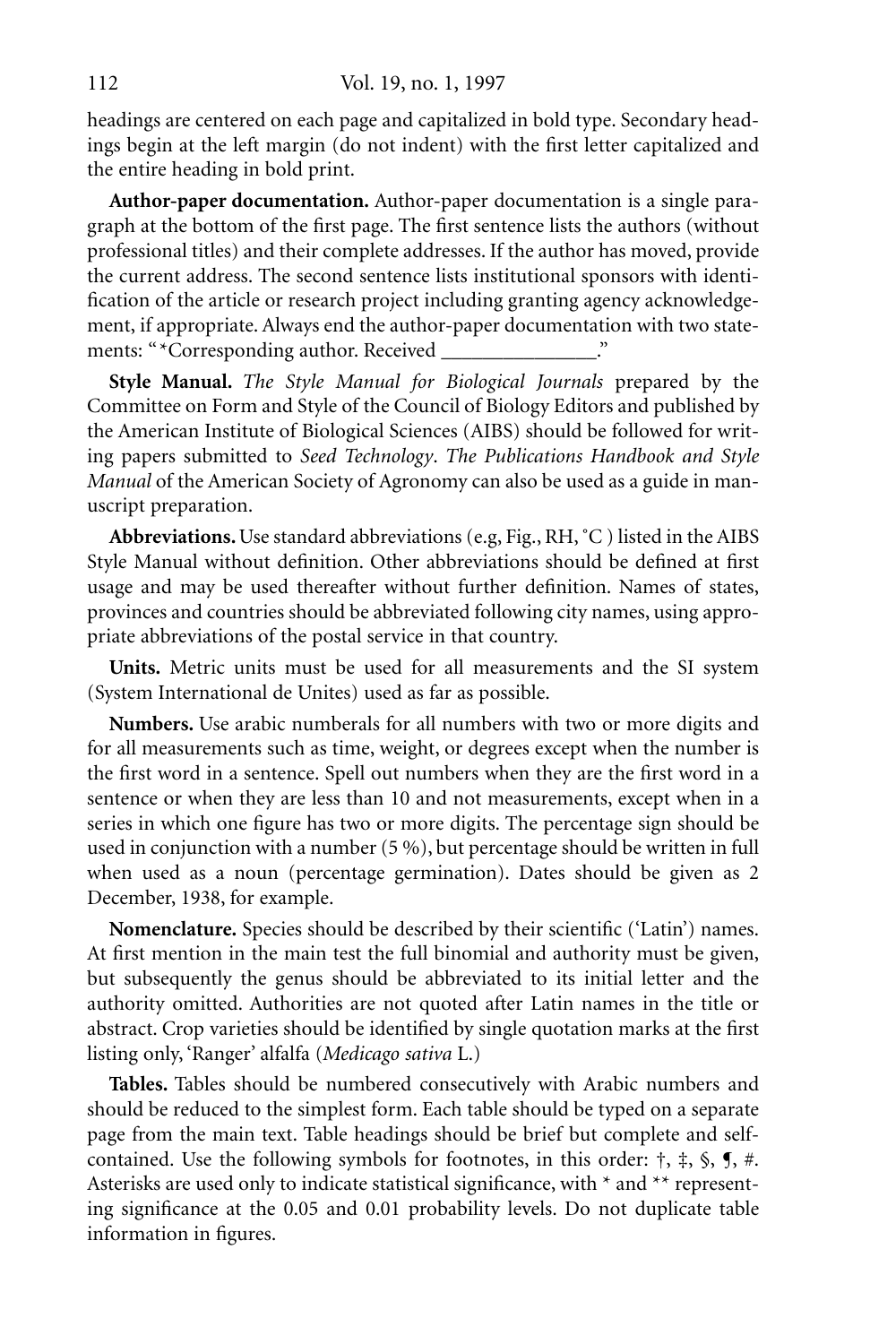#### SEED TECHNOLOGY 113

**Figures.** Photographs or halftone reproductions should be provided as original artwork or glossy prints with good dark and white contrast. Photographs should only be submitted if they are essential for understanding the manuscript.

Prepare drawings for graphs and charts with India ink, dry-transfer lettering system or laser printer output on white bond paper. All figures should be of sufficient size and quality to allow for reduction by half or more for printing. Lettering should be kept at a minimum in graphs. All lettering, symbols, and lines must be large enough, clear enough, and thick enough to still be easily read and prominent after reduction.

Preferred symbols for figures are open and closed squares, circles and triangles. Do not use varying shades of gray to identify bars on graphs or wedges on pie charts. Use parallel lines, widely spaced dots, or other black and white line art methods instead. Label the back of each figure with the name of author and figure number. Figure captions should be brief, self contained and listed consecutively on a separate sheet at the end of the manuscript.

**References.** Either the author-year or numbered notation may be used in the text. Citations by authors in the text should appear as Smith (1996) or (Smith, 1996). Use *et al.* each time when there are three or more authors for a reference in the text, but give all authors in the reference list itself. In the reference list, arrange all published references alphabetically by author: e. g., last name and then initials of the first and each subsequent author. Citations should include names of all authors, year, complete title, complete journal title, volume number and inclusive pages. Cite personal communication and unpublished work only in the text, not in the reference list.

**Proofs, publication charges and reprints.** One set of page proofs will be returned to the corresponding author for correcting which should be restricted to printer's errors and returned to the Editor promptly. The International Journal of *Seed Technology* does not require page charges, however reprints can be ordered from the publisher when returning corrected proofs.

**Submission on computer disk.** Initial submission should always be on paper. When the necessary revisions are made and the paper is accepted, authors **must** submit the final version on computer disk, accompanied by two identical copies on paper. Electronic submission reduces the interval between acceptance and publication and reduces typesetting errors. Both Macintosh and PC disks in double or high density 5¼- or 3½-inch sizes are acceptable. Electronic files saved in relatively recent Macintosh, DOS, or Windows versions of WordPerfect, MS-Word, MS-Works, or Wordstar are preferred, but RTF and ASCII files can also be accepted. Contact the Editor if you have questions.

#### **INSTRUCTIONS FOR 'SEED TECH NOTES'**

The format for *Seed Tech Notes* is as for full length papers except that the text headings will be: Abstract, Experimental Techniques, Results and Discussion, and References. The Experimental Techniques section will include a brief narrative of those elements normally included in the Introduction and Materials and Methods sections of full length papers. *Seed Tech Notes* are usually much shorter and may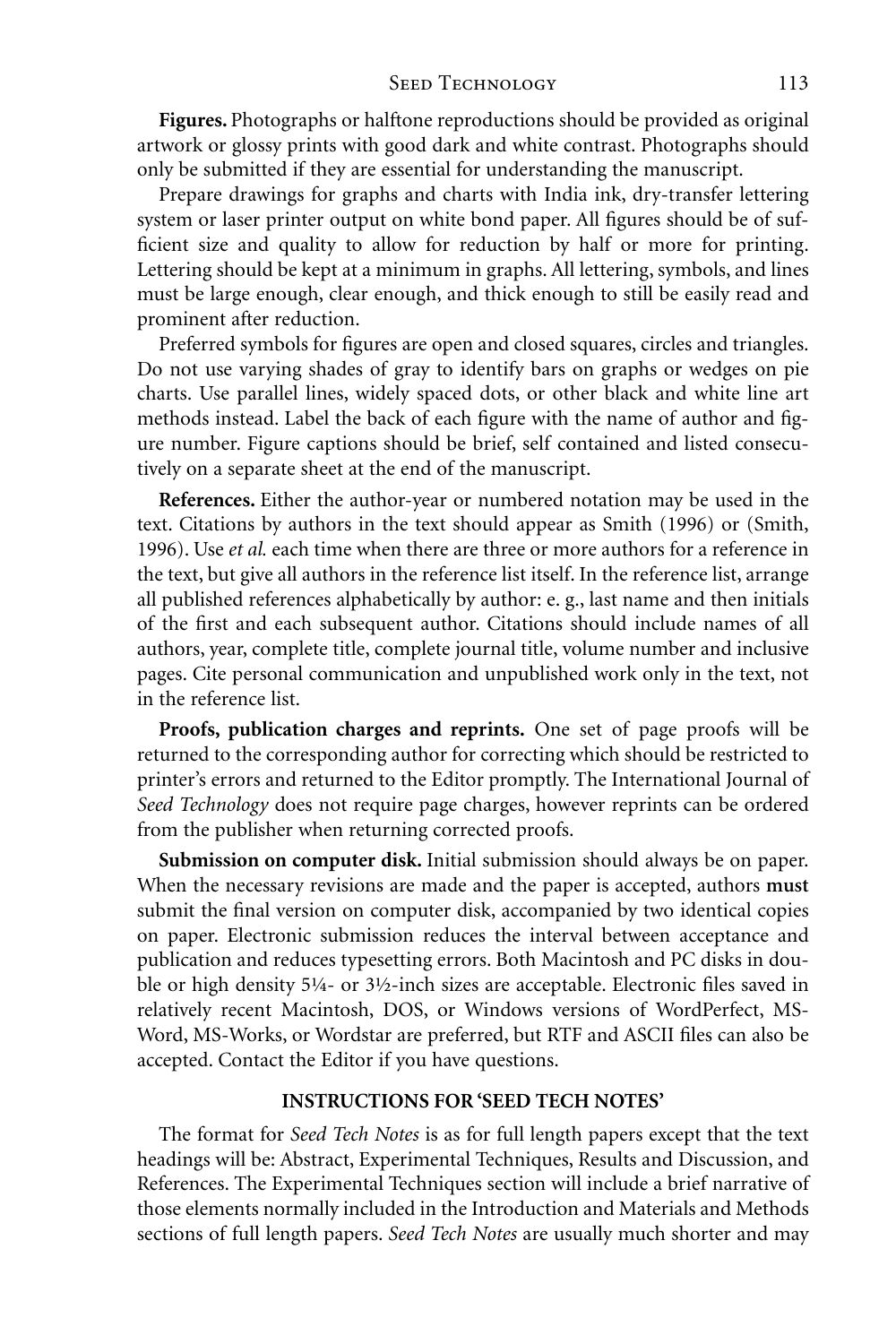present only preliminary research data compared to full length papers.

**Submission of Manuscripts.** Four copies of the original manuscript and artwork (with originals not photocopies of photographic plates) should be submitted to the Editor:

> Dr. Dennis M. TeKrony Department of Agronomy University of Kentucky Lexington, KY 40546-0091 USA Tel: 606-257-3878 Fax: 606-257-2185 e-mail: dtekrony@ca.uky.edu)